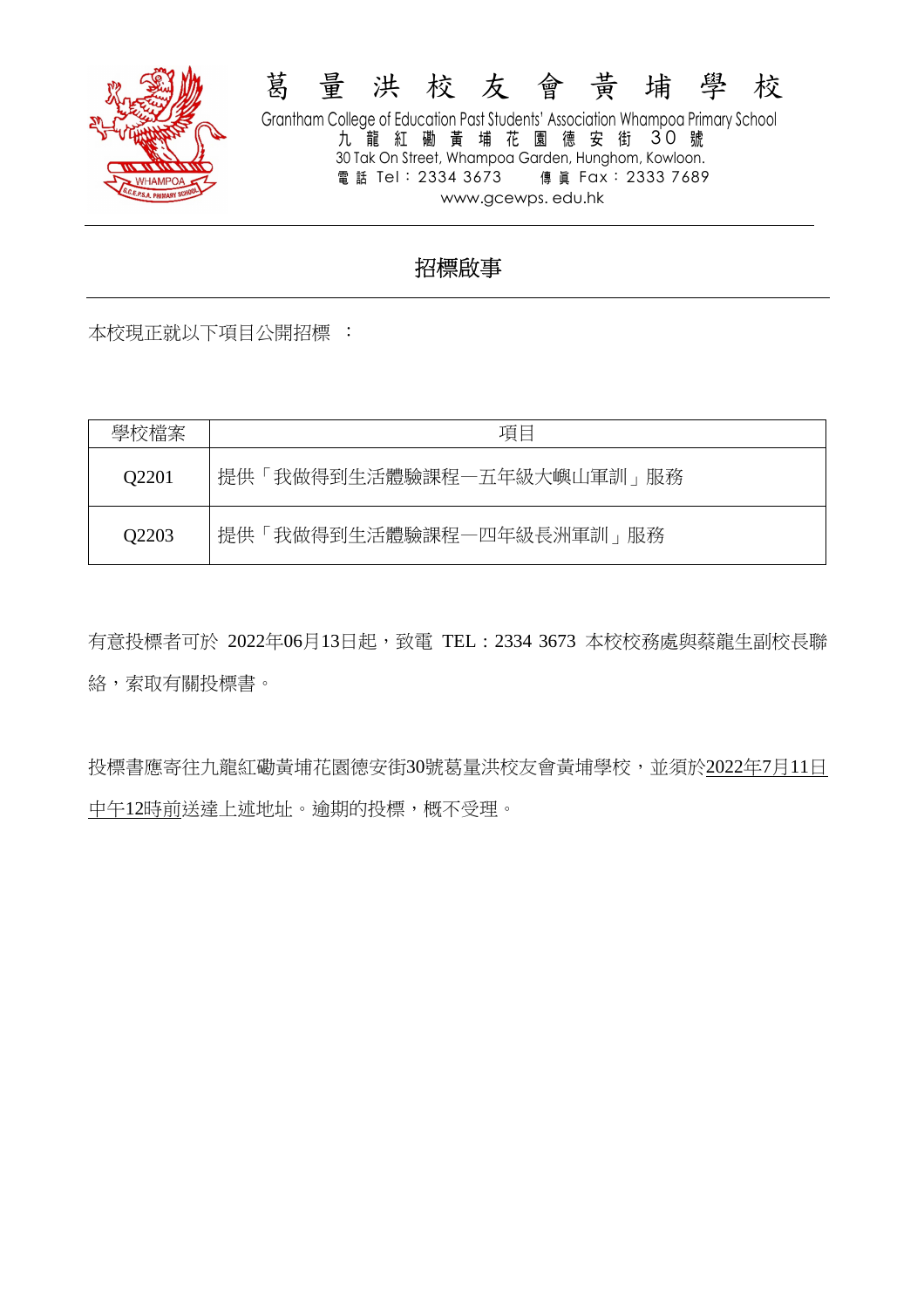

# 葛 量 洪 校 友 會 黃 埔 學 校 Grantham College of Education Past Students' Association Whampoa Primary School

九 龍 紅 磡 黃 埔 花 園 德 安 街 30 號 30 Tak On Street, Whampoa Garden, Hunghom, Kowloon. 電話 Tel: 2334 3673 傳 眞 Fax: 2333 7689 www.gcewps. edu.hk

### 招標啟事

本校現正就以下項目公開招標 :

| 學校檔案  | 項目                                         |
|-------|--------------------------------------------|
| O2202 | 提供「2022/2023 至 2024/2025 年度(三年合約) 成長的天空」服務 |

有意投標者可於 2022年06月13日起,致電 TEL : 2334 3673 本校校務處與何瓊芝老師聯絡, 索取有關投標書。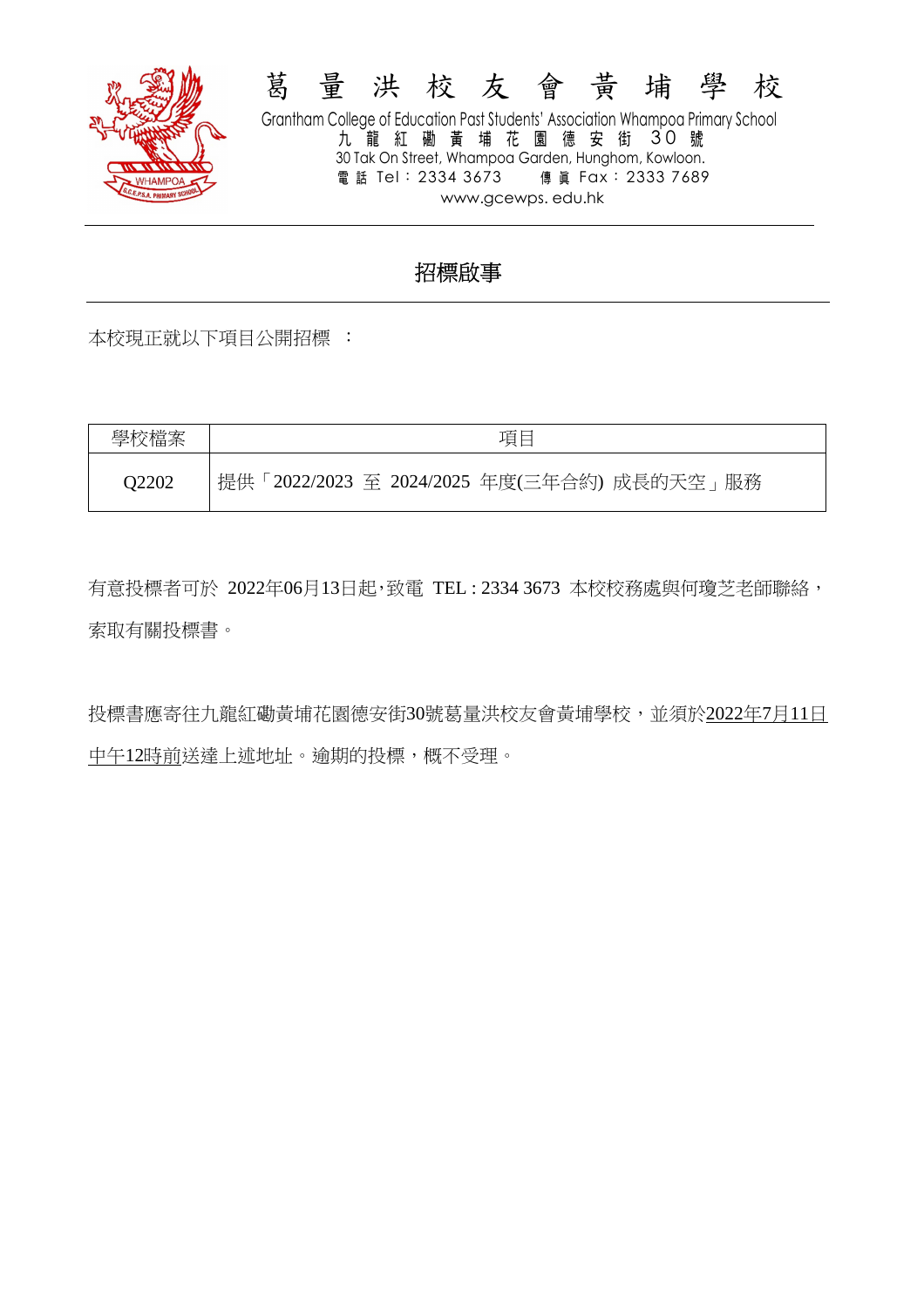

#### 葛 量 洪 校 友 會 黃 埔 學 校 Grantham College of Education Past Students' Association Whampoa Primary School 九 龍 紅 磡 黃 埔 花 園 德 安 街 30 號 30 Tak On Street, Whampoa Garden, Hunghom, Kowloon. 電話 Tel: 2334 3673 傳 眞 Fax: 2333 7689 www.gcewps. edu.hk

## 招標啟事

本校現正就以下項目公開招標 :

學校檔案 | インコンコンコンコンコン 項目 T2203 提供「2022/2023年度『喜樂寫意』讀寫訓練計劃」服務

有意投標者可於 2022年06月13日起,致電 TEL : 2334 3673 本校校務處與曾昭傑先生聯絡, 索取有關投標書。